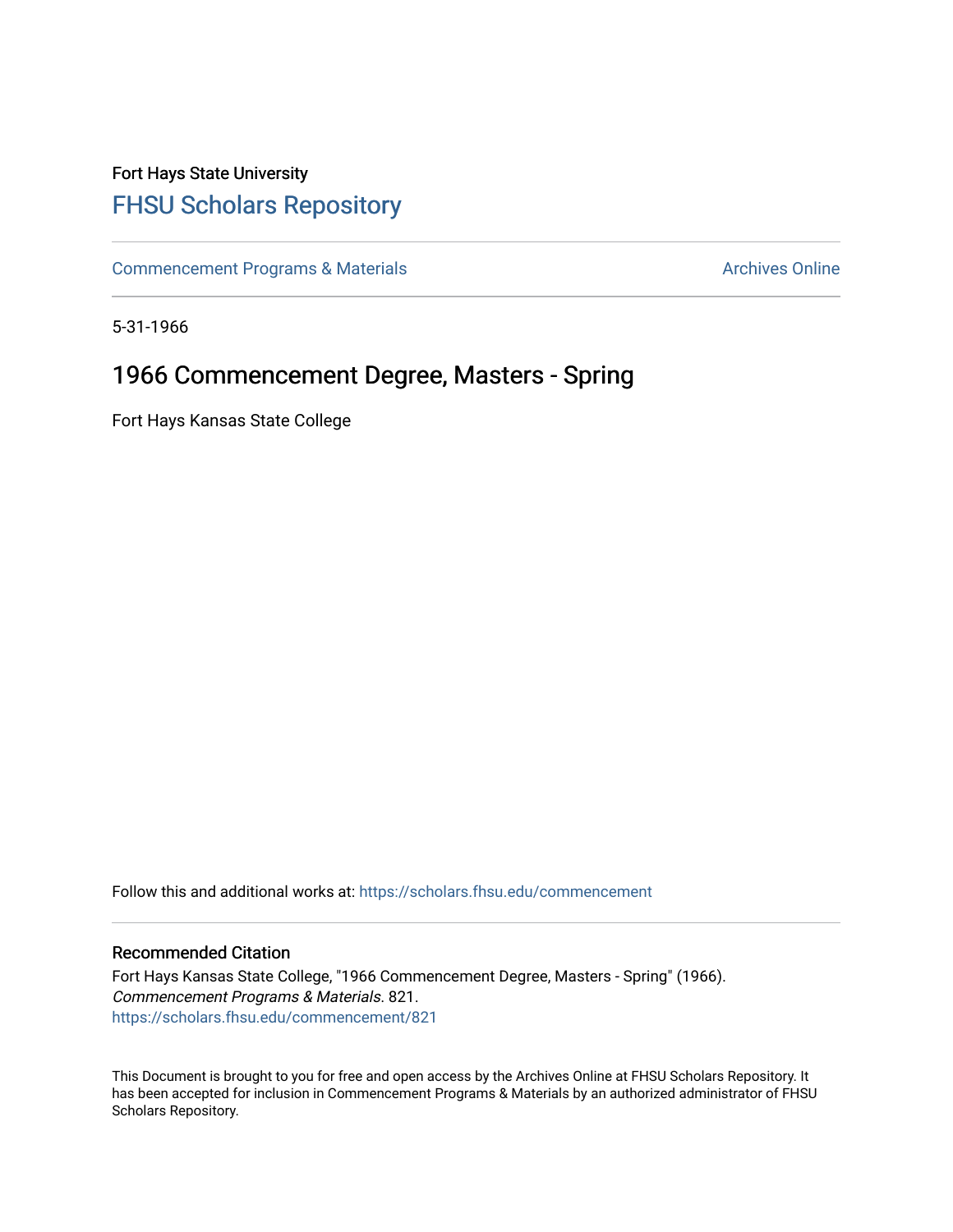## MASTER OF ARTS

DATED MAY 31, 1966

 $25$ 

| Brent Collins                              | 710 West 2nd Plainville, Kansas        |
|--------------------------------------------|----------------------------------------|
| Estella H. Easterly                        | 306 East 7th Hoisington, Kansas        |
| Barbara M. Garton                          | 4132 West 6th Hays, Kansas             |
| Virginia K. Hogsett                        | 115 West 16th Hays, Kansas             |
| Terry M. Hopkins                           | 516 West 218% Hays, Kansas             |
| Wayne A. Schumacher                        | Box 302 Victoria, Kansas               |
| Rosetta W. Steffen                         | 409 East 13th Hays, Kansas             |
| Larry B. Sullivan                          | Ransom, Kansas                         |
| Robert E. Sugg                             | 409 East 5th Hays, Kansas              |
| Karen M. Zimbelman 1                       | 107% East 16th Hays, Kansas            |
| MASTER OF SCIENCE<br><b>Mames A. Rusco</b> | McGrath Hall Hays, Kansas              |
| 39 Opal L. Rose                            | 601 South 4th Lincoln, Kansas          |
| 4 Terry L. Sallee                          | 416 West 6th Hays, Kansas              |
| Lawrence D. Scarbrough                     | 604 Miami, Hiawatha, Kansas            |
| 4)Joe Odis Sherman                         | Wooster Place E-2 Hays, Kansas         |
| 4 James S. Siegenthaler                    | 466 West 1st Hoisington, Kansas        |
| 40David C. Stonebraker                     | 603 Elm Hays, Kansas                   |
| 45Enola VonLintel                          | 2305 Lincoln Drive Hays, Kansas        |
| 45Jerry A. Walker                          | Wooster Place E-17 Hays, Kansas        |
| 49Eldon Leroy Whitmer                      | 402 East 14th Hays, Kansas             |
| Y'Dallas E. Wilhelm, Jr.                   | 402 East 14th Hays, Kansas             |
| So <sub>Ronald</sub> R. Willis             | 1501 General Custer Road, Hays, Kansas |
| SiJohn F. Wilson                           | Box 487 Leoti, Kansas                  |
| 52 Yung-chuan Yeh                          | 414 West 8th Hays, Kansas              |
| 7 Johnson Changwei Hwang                   | 211 West 6th Hays, Kansas              |
|                                            |                                        |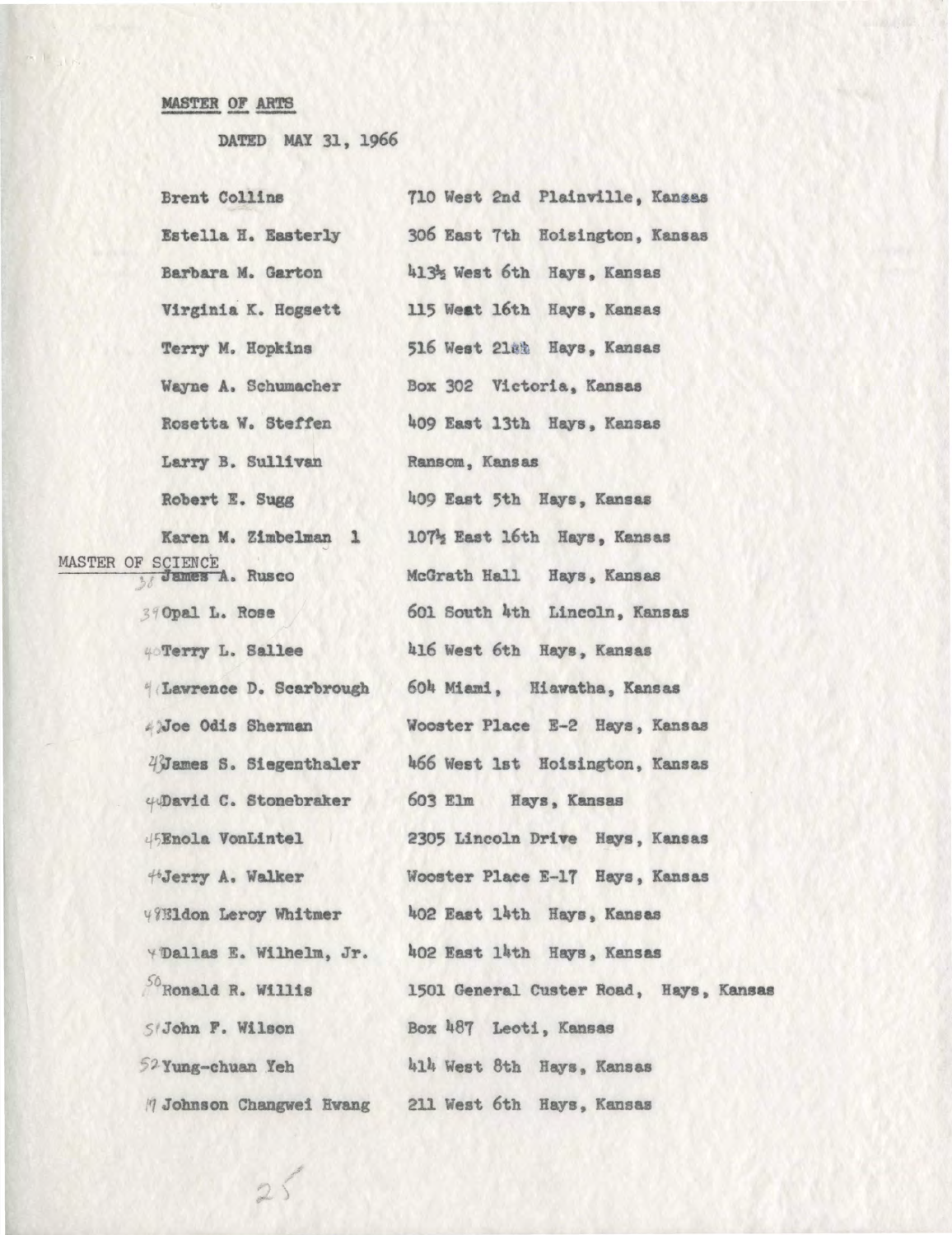## MASTER OF SCIENCE

 $25$ 

dated May 31, 1966

| <sup>16</sup> Joachim Lally, O.S.B. | St. Joseph's Military Academy Hays, Kansas                                |
|-------------------------------------|---------------------------------------------------------------------------|
| <sup>19</sup> Robert P. Lindeman    | 2110 North Walnut Hays, Kansas                                            |
| 2 Ross A. Lock                      | Lewis Field #8 Hays, Kansas                                               |
| 2 Raymond E. Logan                  | Wooster Place B-8 Hays, Kansas                                            |
| 22 Darrell D. Luthi                 | Wooster Place E-1 Hays, Kansas                                            |
| 23 Paul W. McNall                   | Sharon Springs, Kansas                                                    |
| 2 Louis A. Mannino                  | 207 West 7th Hays, Kansas                                                 |
| 25 James E. Matson                  | R. R. #1 Plainville, Kansas                                               |
| 26 Thomas L. Miller                 | Box 172 Ness City, Kansas                                                 |
| <i><b>JIda Bemis Morris</b></i>     | 411 West 14th Hays, Kansas                                                |
| 28 Ronnie J. Musselwhite            | 1721 Breed Band, Kann<br>Box 684 Dighton, Kansas                          |
| Alberta J. Norton                   | 305 West 15th Hays, Kansas                                                |
| <b>BoJohn D. Palmquist</b>          | 1521 Clark Goodland, Kansas                                               |
| James L. Parks                      |                                                                           |
| 3 Marion W. Phillips                | Agnew Hall Hays, Kansas                                                   |
| <i><b>Noses Rabb</b></i> , Jr.      | 3920 Farrow Road Columbia, South Carolina                                 |
| y John J. Ransom                    | 209 East 13th Russell, Kansas                                             |
| 3 Rerbert J. Rieth                  | McGrath Hall, Hays, Kansas                                                |
| goVincent D. Ring                   | Box 95 Hudson, Kansas                                                     |
| 2 Gerald E. Ruttman                 | 407 W. 17 Nays<br>Union Club, Oklahoma State University Stillwater, Okla. |
| Jack E. Alumbaugh                   | Thomas Apts. Apt. #7 Hays, Kansas                                         |
| <sup>2</sup> Larry W. Bailey        | Agnew Hall Hays, Kansas                                                   |
| Robert R. Barron                    | Wooster Place E-7 Hays, Kansas                                            |
| Robert D. Bigham                    | 411 East 19th Hays, Kansas                                                |
| SPhilip E. Brown                    | 334 East 19th Lawrence, Kansas                                            |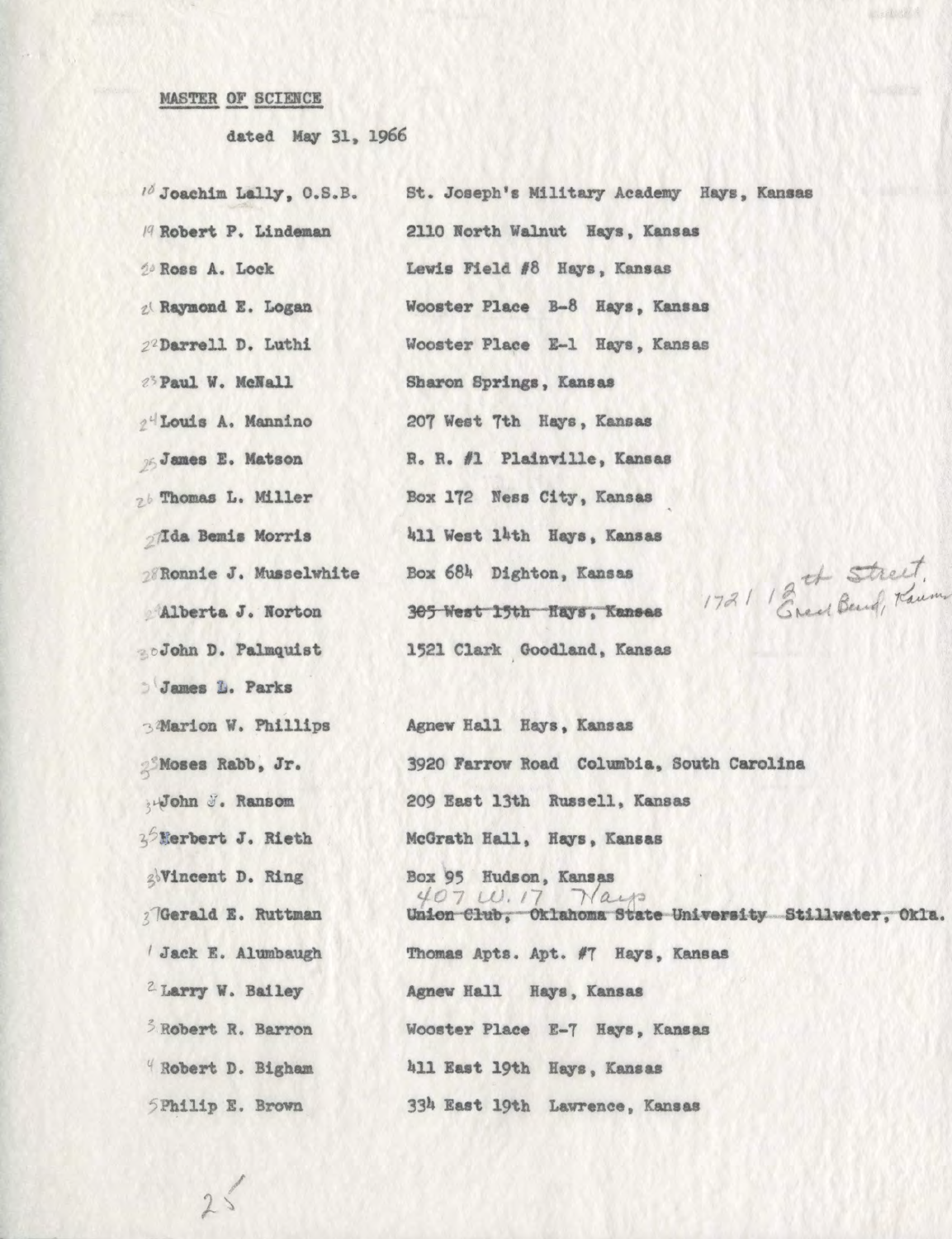## MASTER OP SCIENCE

 $12$ 

dated May 31, 1966

| 2110 North Walnut Hays, Kansas                                 |
|----------------------------------------------------------------|
| Box 234 Lakin, Kansas                                          |
| Reduk 1382 Kannas<br>642 East 6th Russell, Kansas              |
| Garden City - 1715 Januar Lan<br>Codell, Kansas                |
| Las cruced new mexico<br>408 West 3rd Hays, Kansas             |
| Lewis Field Apt. #102 Hays, Kansas                             |
| 603 East 2nd Beloit, Kansas                                    |
| 505 West 17th Hays, Kansas                                     |
| Vruman<br>1216 Freeman Great Bend, Kansas                      |
| Park Fonand Illing<br>Countryside Mobile Park #12 Hays, Kansas |
| Zurich, Kansas                                                 |
| 1300 Heidt Street Columbia, South Carolina                     |
|                                                                |